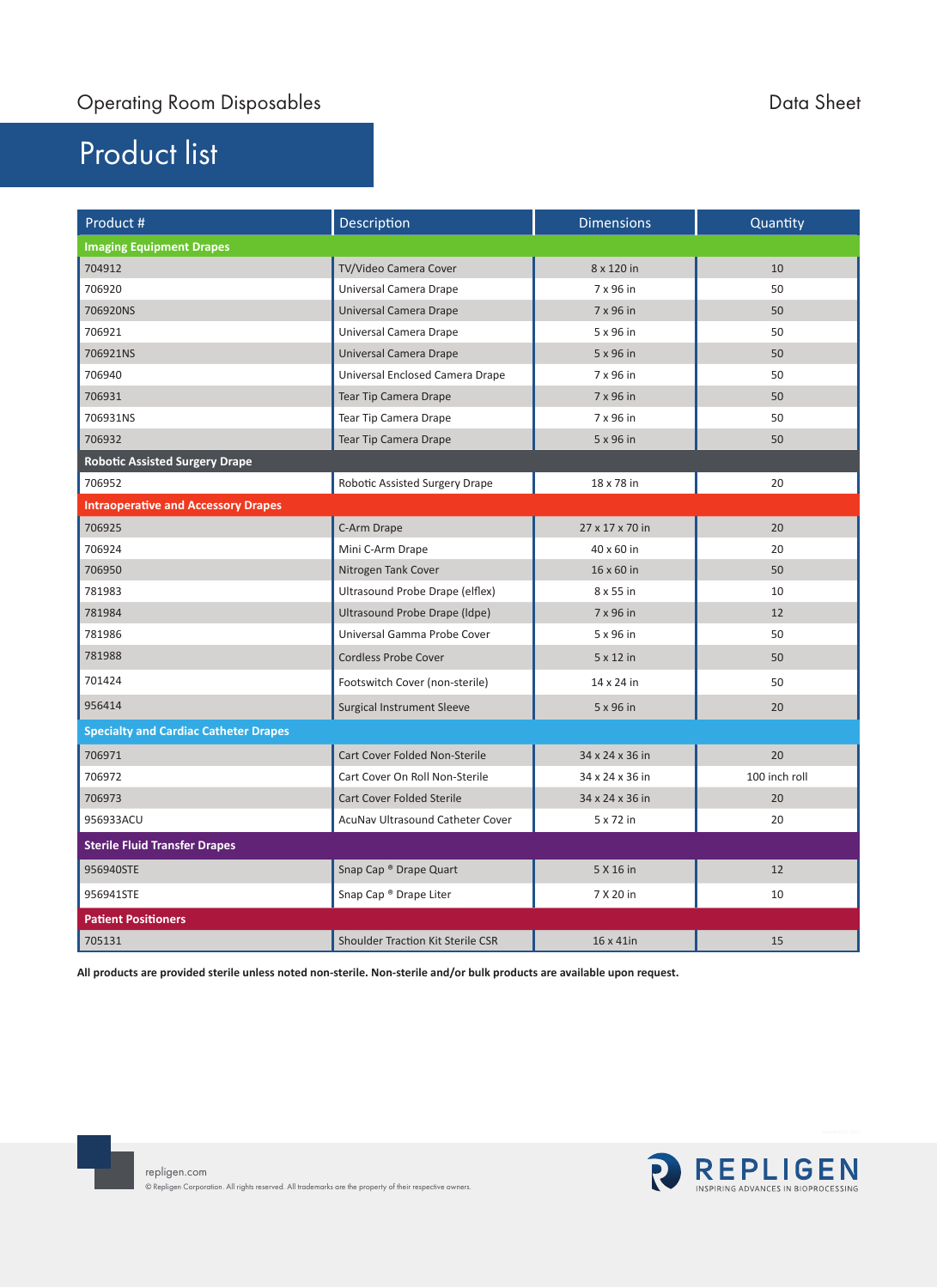## Product list

| Product #                                                                | Description         | <b>Dimensions</b>         | Quantity |  |  |
|--------------------------------------------------------------------------|---------------------|---------------------------|----------|--|--|
| Stockinettes and Kit Components - 50/50% - Sterile                       |                     |                           |          |  |  |
| 703033                                                                   | 2 Ply               | $3$ in $x$ $3$ ft         | 36       |  |  |
| 703044                                                                   | 2 Ply               | $3$ in $x$ 4 ft           | 24       |  |  |
| 704033                                                                   | 2 Ply               | $4$ in $x$ $3$ ft         | 20       |  |  |
| 704044                                                                   | 2 Ply               | $4$ in $x$ 4 ft           | 18       |  |  |
| 704055                                                                   | 2 Ply               | $4$ in $x$ 5 ft           | 15       |  |  |
| 704066                                                                   | 2 Ply               | $4$ in $x$ 6 ft           | 12       |  |  |
| 706033                                                                   | 2 Ply               | $6$ in $x$ 3 ft           | 20       |  |  |
| 706044                                                                   | 2 Ply               | $6$ in $x$ 4 ft           | 18       |  |  |
| 706054                                                                   | 2 Ply               | 6 in x 4.5 ft             | 18       |  |  |
| 706055                                                                   | 2 Ply               | $6$ in $x$ 5 ft           | 15       |  |  |
| 706066                                                                   | 2 Ply               | $6$ in $x$ 6 ft           | 12       |  |  |
| 708055                                                                   | 2 Ply               | $8$ in $x$ 5 ft           | 15       |  |  |
| Stockinettes and Kit Components - 50/50% - Safety Strap Stroll - Sterile |                     |                           |          |  |  |
| 740330                                                                   | Strap-Stroll®       | $4$ in $x$ $3$ ft         | 18       |  |  |
| 740440                                                                   | Strap-Stroll®       | $4$ in $\times$ 4 ft      | 18       |  |  |
| 760440                                                                   | Strap-Stroll®       | $6$ in $x$ 4 ft           | 18       |  |  |
| 760550                                                                   | Strap-Stroll®       | $6$ in $x$ 5 ft           | 15       |  |  |
| 760660                                                                   | Strap-Stroll®       | $6$ in $x$ $6$ ft         | 12       |  |  |
| 780550                                                                   | Strap-Stroll®       | $8$ in $x$ 5 ft           | 12       |  |  |
| 780660                                                                   | Strap-Stroll®       | $8$ in $x$ 6 ft           | 12       |  |  |
| Stockinettes and Kit Components - Impervious - Sterile w/Safety Strap    |                     |                           |          |  |  |
| 704132                                                                   | Hy'N Dry®           | Arms/Legs - small         | 12       |  |  |
| 704136                                                                   | Hy'N Dry®           | Hips/Legs - large         | 10       |  |  |
| 705132                                                                   | Hy'N Dry®           | 8 in x 4 ft - w/straps    | 12       |  |  |
| 705134                                                                   | Hy'N Dry®           | 10 in $x$ 4 ft - w/straps | 12       |  |  |
| 705136                                                                   | Hy'N Dry®           | 10 in x 4 ft - w/straps   | 10       |  |  |
| Stockinettes and Kit Components - Stockinettes - Bulk - 50/50            |                     |                           |          |  |  |
| 727102                                                                   | 50/50 Blend Tubular | 2 in x 25 yards           | 12       |  |  |
| 727103                                                                   | 50/50 Blend Tubular | 3 in x 25 yards           | 12       |  |  |
| 727104                                                                   | 50/50 Blend Tubular | 4 in x 25 yards           | 8        |  |  |
| 727106                                                                   | 50/50 Blend Tubular | 6 in x 25 yards           | 6        |  |  |
| 727108                                                                   | 50/50 Blend Tubular | 8 in x 25 yards           | 4        |  |  |

**All products are provided sterile unless noted non-sterile. Non-sterile and/or bulk products are available upon request.**